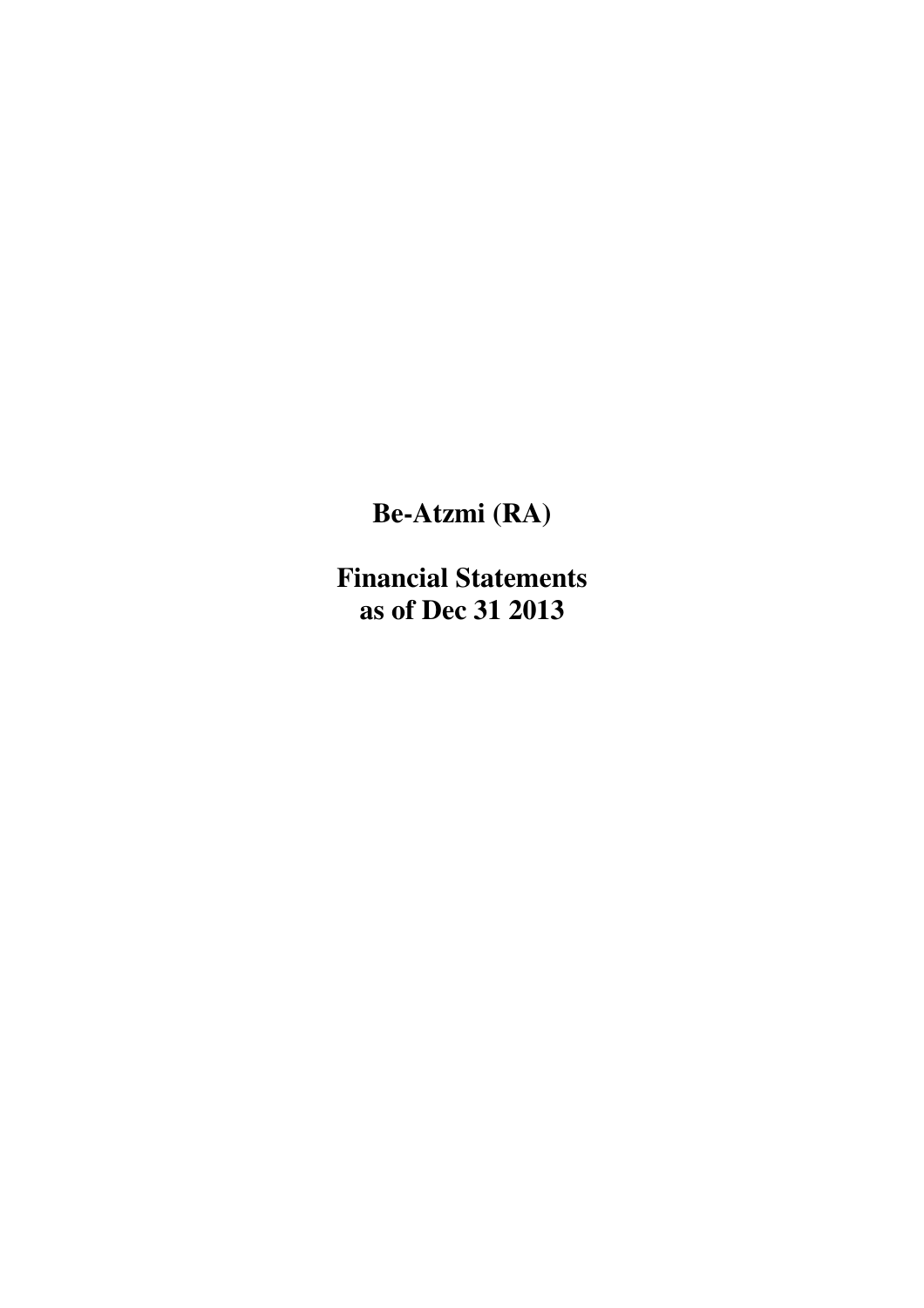## **Table of Contents**

|                                                          | Page           |
|----------------------------------------------------------|----------------|
| Auditors Report to Members of the Amuta of Be-Atzmi (RA) | $\overline{2}$ |
| <b>Balance Sheet</b>                                     | 3              |
| <b>Statement of Operations</b>                           | $\overline{4}$ |
| Statement of Changes in Net Assets                       | 5              |
| <b>Cash Flow Statements</b>                              | 6              |
| Notes to the Financial Statements                        | $\overline{7}$ |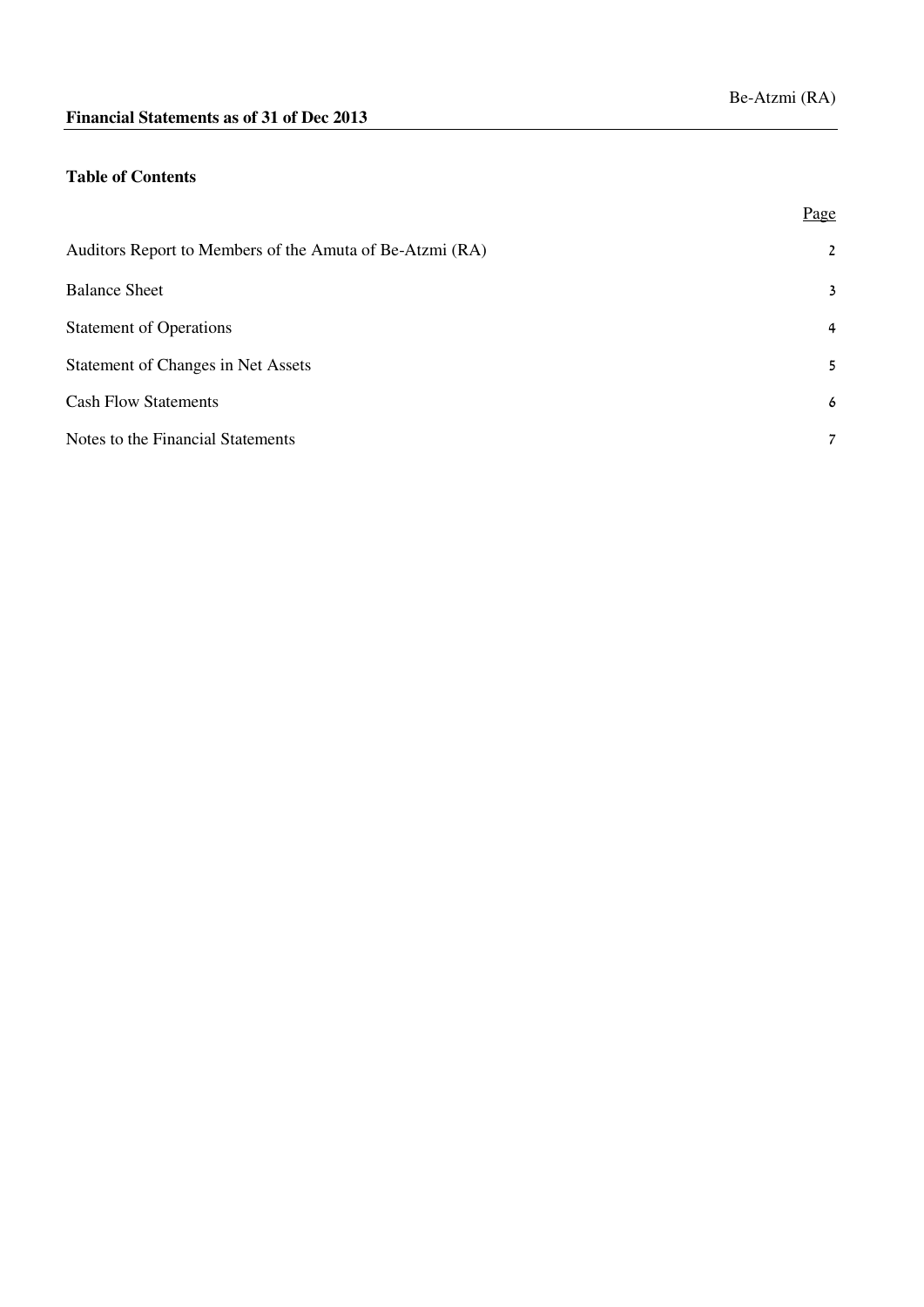# **Auditor's Report to the Members of the Amuta of Be-Atzmi (RA)**

We have audited the attached financial statements of Be-Atzmi (hereinafter – the Organization) as of December 31, 2013 and 2012 and the statements of operation, statements of changes in net assets and cash flows for the years end on those dates. These financial statements are the responsibility of the Executive Committee of the Organization and its management. Our responsibility is to state an opinion on the financial statements based on our audit.

We have conducted our audit in accordance with generally accepted auditing principles, including those determined by the Auditors (Mode of CPA), 1973. These principles require that we plan and perform the audit with the aim of obtaining a reasonable assurance that the financial statements do not include any significant material misrepresentation. The audit includes the sampling of evidence supporting the amounts and disclosures in the financial statements. The audit also includes an assessment of the accounting principles used and significant estimates made by the board and management of the organization, as well as, an evaluation of the overall appropriateness of the presentation of the financial statements. We believe that our audit provides a reasonable basis for our review.

In our opinion, the above mentioned financial statements fairly present, in accordance with generally accepted accounting principles in all material respects, the financial position of the Organization as of 31 December 2013 and 2012 and the results of operations, changes in net assets and cash flows, at nominal values, for the years that ended on those dates based on the standard accounting principles in Israel (Israeli GAAP).

Somech Chaikin Accountants Honorary Auditors

סומך תייקין<br>סומך תייקין<br>מבקרי כבוד

24 June, 2014

2014 ביוני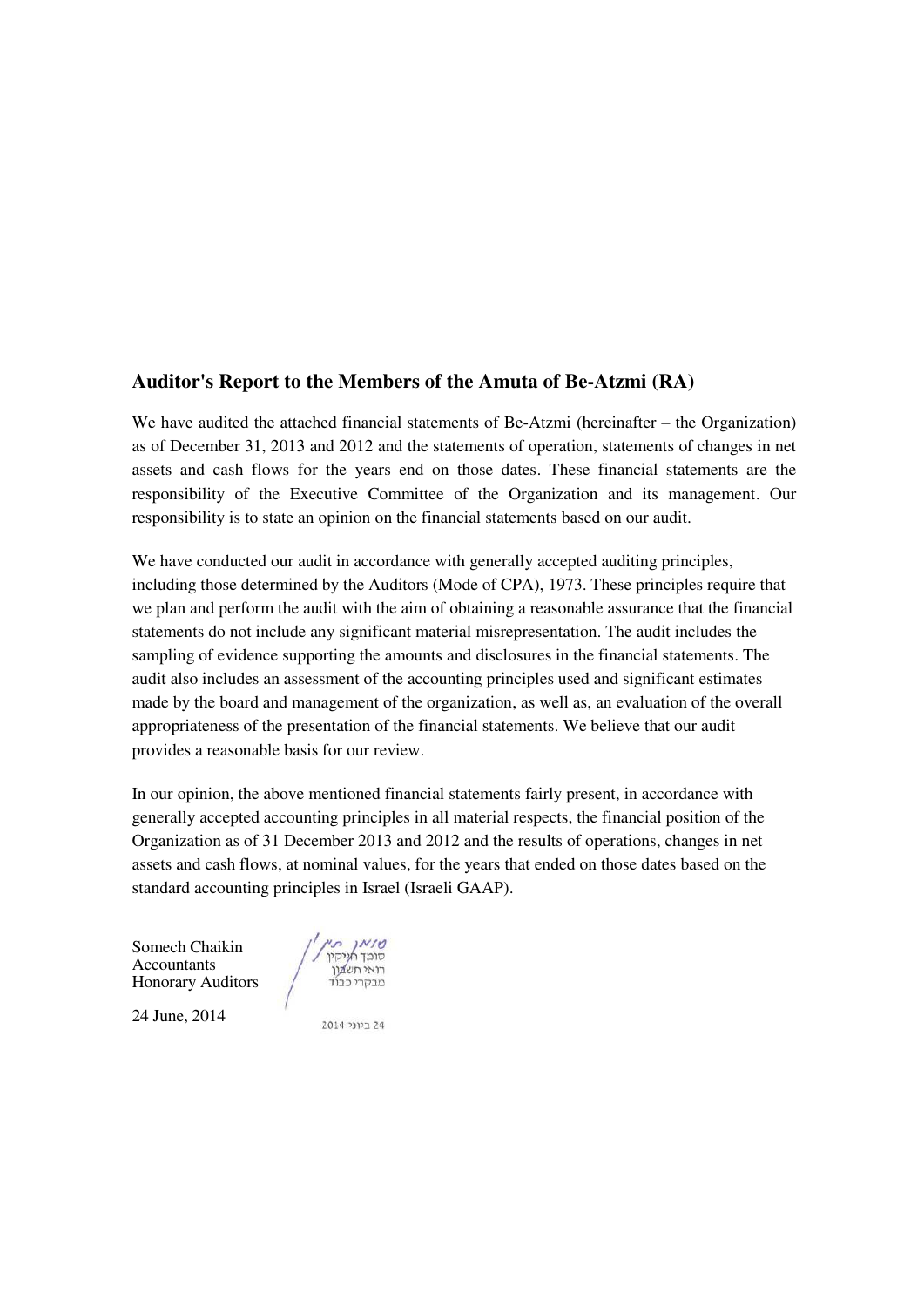## **Balance Sheet as of December 31**

|                                                      |                | 2013                                      | 2012      |
|------------------------------------------------------|----------------|-------------------------------------------|-----------|
|                                                      | <b>Note</b>    | (ILS)                                     | (ILS)     |
| <b>Current Assets</b>                                |                |                                           |           |
| Cash and cash equivalent                             |                | 6,232,543                                 | 3,449,238 |
| Tradable securities                                  |                | 1,510,939                                 |           |
| Sundry debtors                                       | 3              | 1,165,019                                 | 2,136,852 |
|                                                      |                | 8,908,501                                 | 5,586,090 |
| <b>Fixed Assets, net</b>                             | $\overline{4}$ | 122,295                                   | 149,103   |
|                                                      |                | 9,030,796                                 | 5,735,193 |
| <b>Current Liabilities</b>                           |                |                                           |           |
| Unpresented checks                                   |                | 196,718                                   | 133,673   |
| Creditors                                            |                | 1,262,605                                 | 859,726   |
| Accounts payable & credit balances                   | 5              | 1,783,397                                 | 1,047,932 |
|                                                      |                | 3,242,720                                 | 2,041,331 |
| Long term liabilities                                |                |                                           |           |
| Employer liabilities for employee termination (net)  | 6              | 38,780                                    | 21,693    |
| <b>Unrestricted net assets</b>                       |                |                                           |           |
| Used for activity not designated by the Organization |                | 4,183,607                                 | 3,233,042 |
| Used for fixed assets                                |                | 122,295                                   | 149,103   |
|                                                      |                | 4,305,902                                 | 3,382,145 |
| Net restricted assets                                |                |                                           |           |
| Net assets that are temporarily restricted           |                | 1,443,394                                 | 290,024   |
|                                                      |                | 5,749,296                                 | 3,672,169 |
|                                                      |                | 9,030,796                                 | 5,735,193 |
| צביקה גולדברג<br>שלומי קים                           |                |                                           |           |
| מנכייל<br>חבר ועד                                    |                | גיורא עופר<br>יוייר ועד מנהל              |           |
|                                                      |                | תאריך אישור הדוחות הכספיים: 24 ביוני 2014 |           |

Zvika Goldberg Shlomi Kot Giora Ofer

Chief Executive Officer Board Member Chairman of the Board

Date of approval of the Financial Statements: 24 June 2014 The notes to the financial statements are an integral part of the statements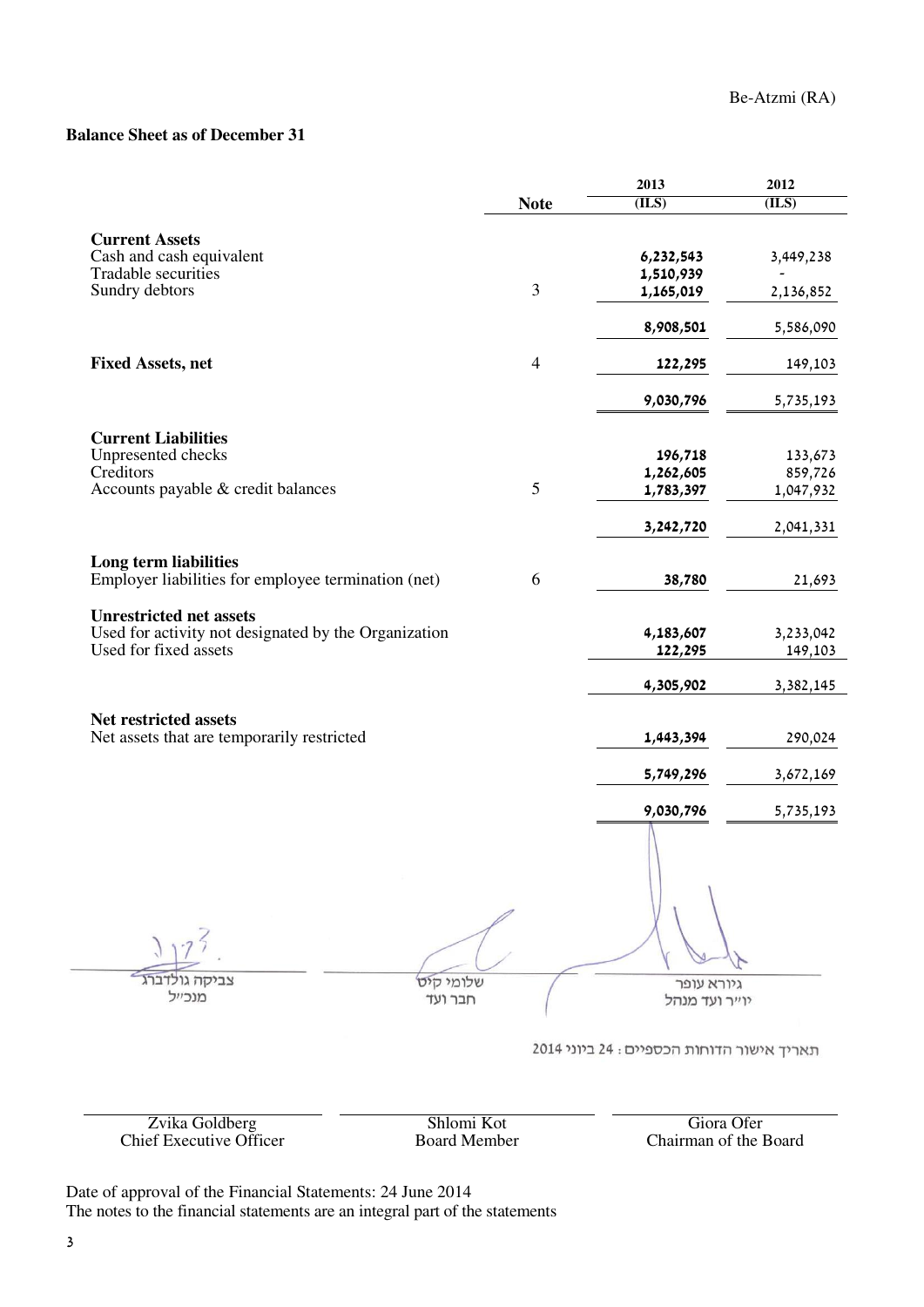# **Statement of Operation as of December 31**

|                                                             | <b>Note</b> | 2013<br>(ILS)  | 2012<br>(ILS) |
|-------------------------------------------------------------|-------------|----------------|---------------|
| <b>Turnover from Operations</b>                             | 7           | 18,629,336     | 14,492,119    |
| Cost of Operations                                          | 8           | (16, 386, 317) | (11,796,455)  |
| Net revenue from Operation                                  |             | 2,243,019      | 2,695,664     |
| General and administration expenses                         | 9           | (1, 346, 299)  | (1, 276, 956) |
| Net income (expense) before financial expenses              |             | 896,720        | 1,418,708     |
| Financial income (expense)                                  |             | 27,037         | 22,853        |
| Net surplus (deficit) of revenue over expenses for the year |             | 923,757        | 1,441,561     |

The notes to the financial statements are an integral part of the statements.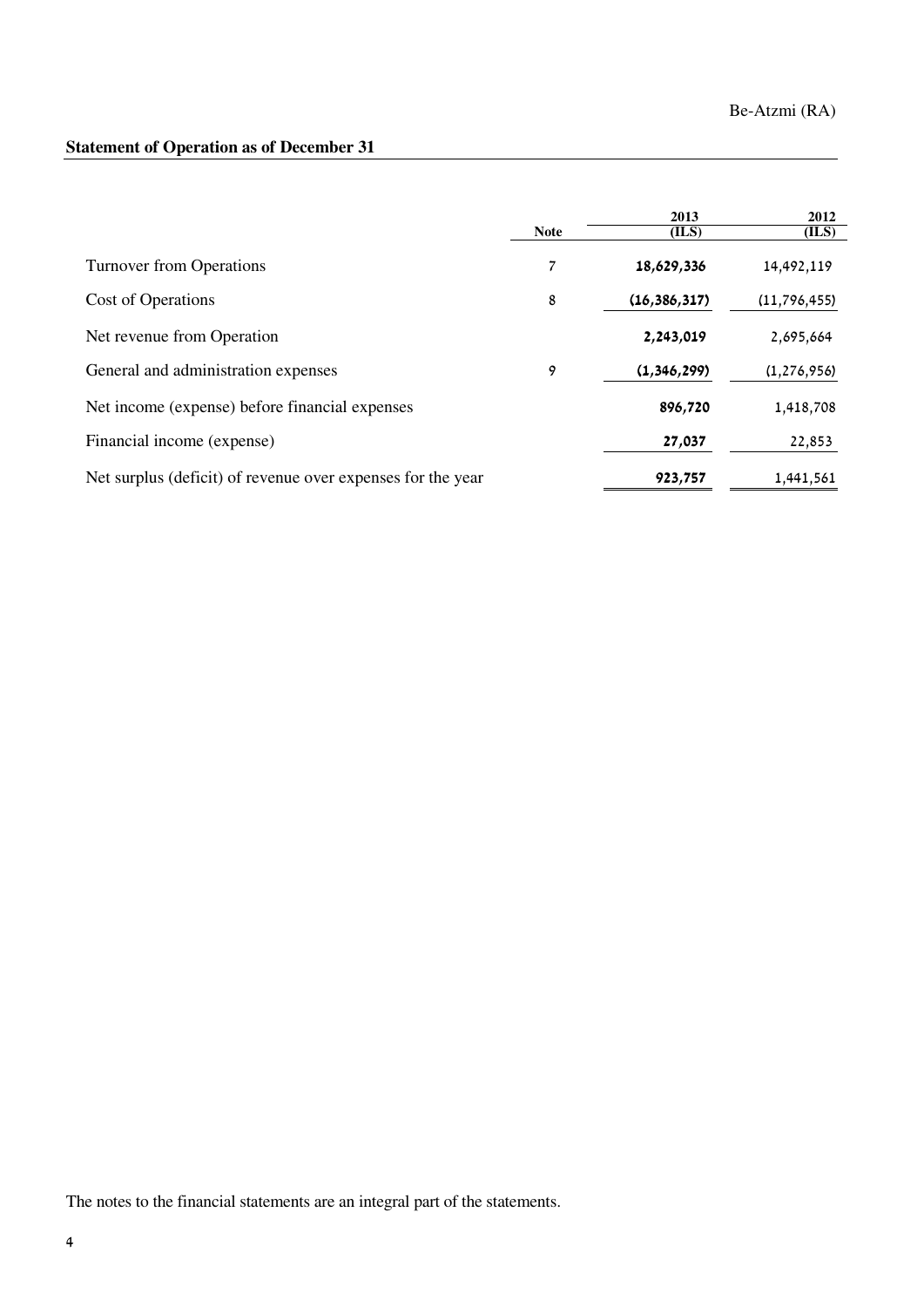# **Statement of Changes in Net Assets**

|                                                                     | <b>Unrestricted</b><br>used for<br>activities not<br>designated<br>by Org | <b>Unrestricted</b><br>used for<br>fixed assets | <b>Temporarily</b><br>restricted | <b>Total</b> |
|---------------------------------------------------------------------|---------------------------------------------------------------------------|-------------------------------------------------|----------------------------------|--------------|
|                                                                     | (ILS)                                                                     | (ILS)                                           | (ILS)                            | (ILS)        |
| Balance as of Jan 1, 2012                                           | 1,867,327                                                                 | 73,257                                          | 449,475                          | 2,390,059    |
| Surplus of expenses over income for the year                        | 1,441,561                                                                 |                                                 |                                  | 1,441,561    |
| Amounts transferred for the purchase of fixed assets                | (128, 890)                                                                | 128,890                                         |                                  |              |
| Amounts transferred to cover depreciation                           | 53,044                                                                    | (53,044)                                        |                                  |              |
| Donations released from net assets that were temporarily restricted |                                                                           |                                                 | (200, 251)                       | (200, 251)   |
| Donations received with temporary restriction                       |                                                                           |                                                 | 40,800                           | 40,800       |
| Balance as of 31 Dec 2012                                           | 3,233,042                                                                 | 149,103                                         | 290,024                          | 3,672,169    |
| Surplus of income over assets for the year                          | 923,757                                                                   |                                                 |                                  | 923,757      |
| Amounts transferred for the purchase of fixed assets                | (28, 591)                                                                 | 28,591                                          |                                  |              |
| Amounts transferred to cover depreciation                           | 55,399                                                                    | (55, 399)                                       |                                  |              |
| Donations released from net assets that were temporarily restricted |                                                                           |                                                 | (290, 024)                       | (290, 024)   |
| Donations received with temporary restriction                       |                                                                           |                                                 | 1,443,394                        | 1,443,394    |
| <b>Balance as of 31 Dec 2013</b>                                    | 4,183,607                                                                 | 122,295                                         | 1,443,394                        | 5,749,296    |

The notes to the financial statements are an integral part of the statements.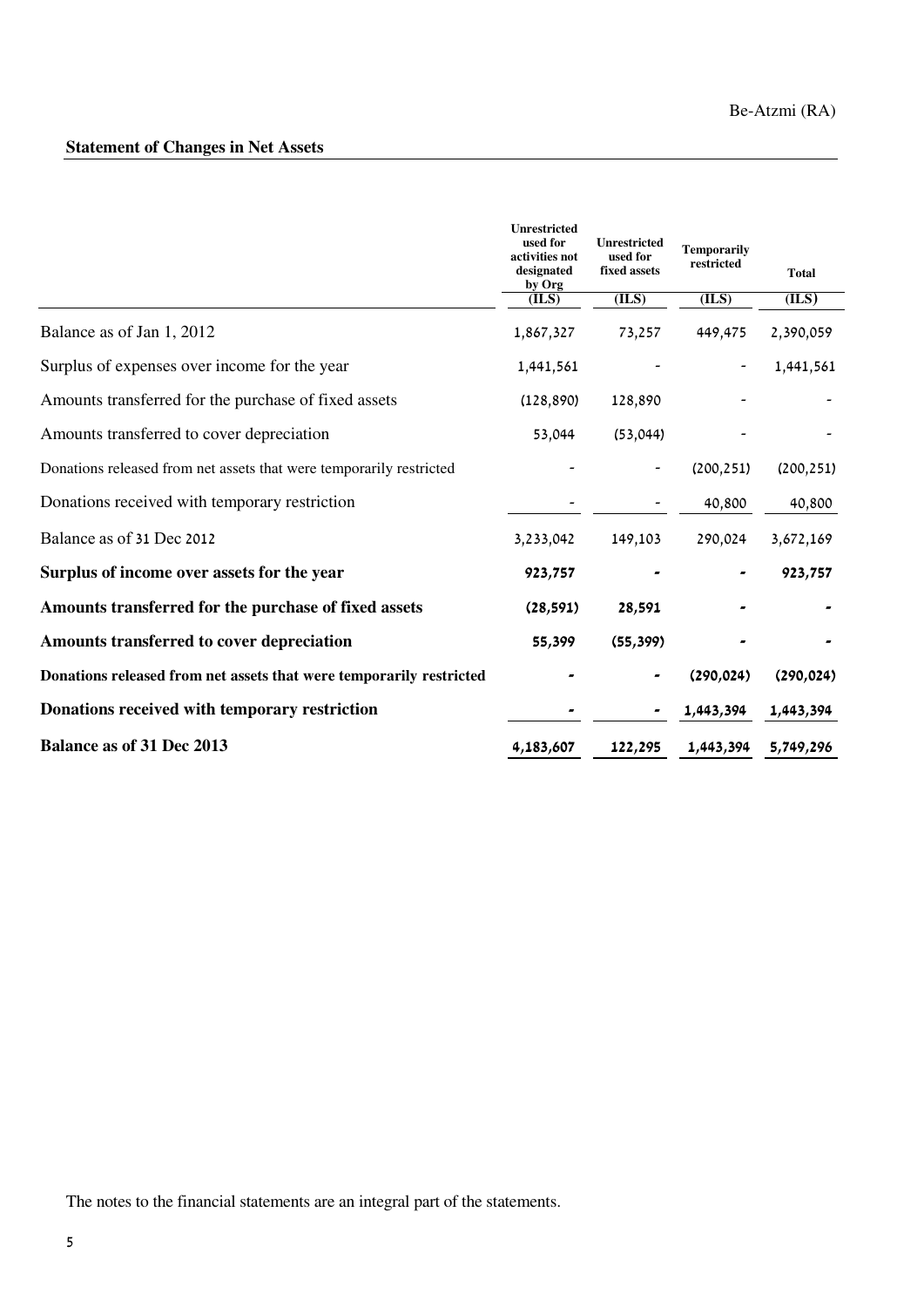# Cash Flow Statement for Year Ending on December 31

|                                                                                                          | 2013<br>(ILS)            | 2012<br>(ILS)         |
|----------------------------------------------------------------------------------------------------------|--------------------------|-----------------------|
| <b>Cash flow from operating activities</b>                                                               |                          |                       |
| Surplus income over expenses for the year                                                                | 923,757                  | 1,441,561             |
| Adjustments to reconcile cash and cash equivalents from operating<br>$activities - Appendix A$           | 2,245,708                | 425,893               |
| Net cash resulting from operating activities                                                             | 3,169,465                | 1,867,454             |
| <b>Cash flow for investment activity</b>                                                                 |                          |                       |
| Purchase of Tradable securities<br>Purchase of fixed assets                                              | (1,510,939)<br>(28, 591) | (128, 890)            |
| Net cash (used) from investment activity                                                                 | (1,539,530)              | (128, 890)            |
| <b>Cash flow from financing activity</b>                                                                 |                          |                       |
| Increase (decrease) from donations that are temporarily restricted                                       | 1,153,370                | (159, 451)            |
| Net cash used for financing activities                                                                   | 1,153,370                | (159, 451)            |
| Increase of cash & cash equivalent                                                                       | 2,783,305                | 1,579,113             |
| Cash & cash equivalent at the beginning of the year                                                      | 3,449,238                | 1,870,125             |
| Cash & cash equivalent at the end of the year                                                            | 6,232,543                | 3,449,238             |
| <b>Appendix A</b><br>Adjustments needed to reconcile cash & cash equivalent from<br>operating activities |                          |                       |
| Income $&$ expenses not included in the cash flow statement:                                             |                          |                       |
| Depreciation<br>Changes in assets $&$ liabilities                                                        | 55,399                   | 53,044                |
| Increase in sundry debtors<br>Increase in creditors                                                      | 971,833<br>402,879       | (160, 989)<br>356,049 |
| Increase in unpresented checks                                                                           | 63,045                   | 38,856                |
| Increase (decrease) in accounts payable                                                                  | 735,465                  | 161,936               |
| Decrease in employer – employee severance, net                                                           | 17,087                   | (23,003)              |
|                                                                                                          | 2,245,708                | 425,893               |

The notes to the financial statements are an integral part of the statements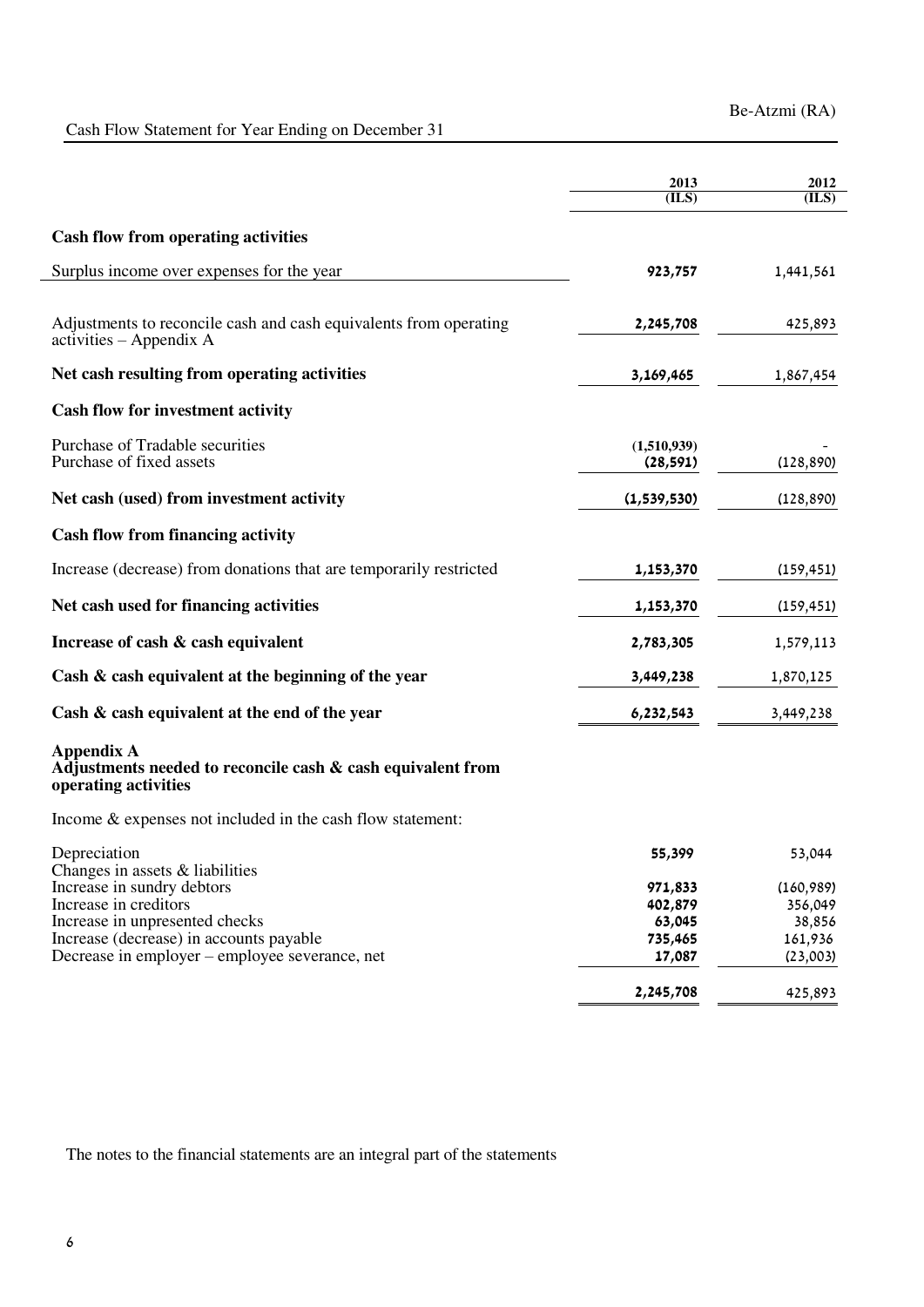## **Note 1 - General**

- **A.** Be-Atzmi (hereinafter the Association) was incorporated and registered under the associations law (1980) with the registrar of associations on 4 July 1995.
- **B.** The Association was recognized by the Israel Tax Authority as an approved institution for donations under section 46 of the Income Tax law as of July 23, 2003. The certificate is valid until 31 December, 2015.
- **C.** The aims of the Association are:

 To provide tools, knowledge, support and guidance for underprivileged communities to help them change from assisted and supported individuals to productive active and involved members of society and in particular in the work force. The Association works toward these aims through the use of unique models of training and development.

## **Note 2 – Principal Accounting Policies**

**A.** The financial statements are presented in accordance with the Integrated Standard of Disclosure 69 of the Institute of Certified Public Accountants in Israel and Standard 5 of the Israel Accounting Standards Board. According to the provisions of these standards, net assets have been classified thus:

#### **"Net assets that are temporarily restricted"**

The portion of net assets that are not restricted by the donors. From these net assets, sums allocated for the purchase of fixed assets were separated.

**B.** The financial statements are prepared in accordance with generally accepted accounting principles on historical cost basis.

### **C. Services provided pro bono**

Various services were received without payment such as: accounting services, legal services, services of the members of the Annual General Meeting and the chairperson and the services of various volunteers including students and instructors. These services are not expressed in the financial statements.

#### **D. Non cash donations**

 Non cash donations given or received were not expressed in the financial statements, excluding the donations of rental cars and rent.

### **E. Income recognition**

Income from services has been recognized proportionally over the length of the agreement or where the services rendered generate a guaranteed reasonable flow of economic benefits.

Accrued income from donations and income allocations have been recognized as income on the condition that they were promised during the reporting period and were actually received up until the date of the preparation of the financial statements or if there was an irrevocable commitment by the donor relating to the reporting period of the statements. Such implementation of the donors commitment is not conditional to the accuracy of a future event and the commitment can be legally implemented.

### **F. Cash and cash equivalent**

Cash and cash equivalents include short-term deposits with banks where the period until their maturity from the date of investment does not exceed three months.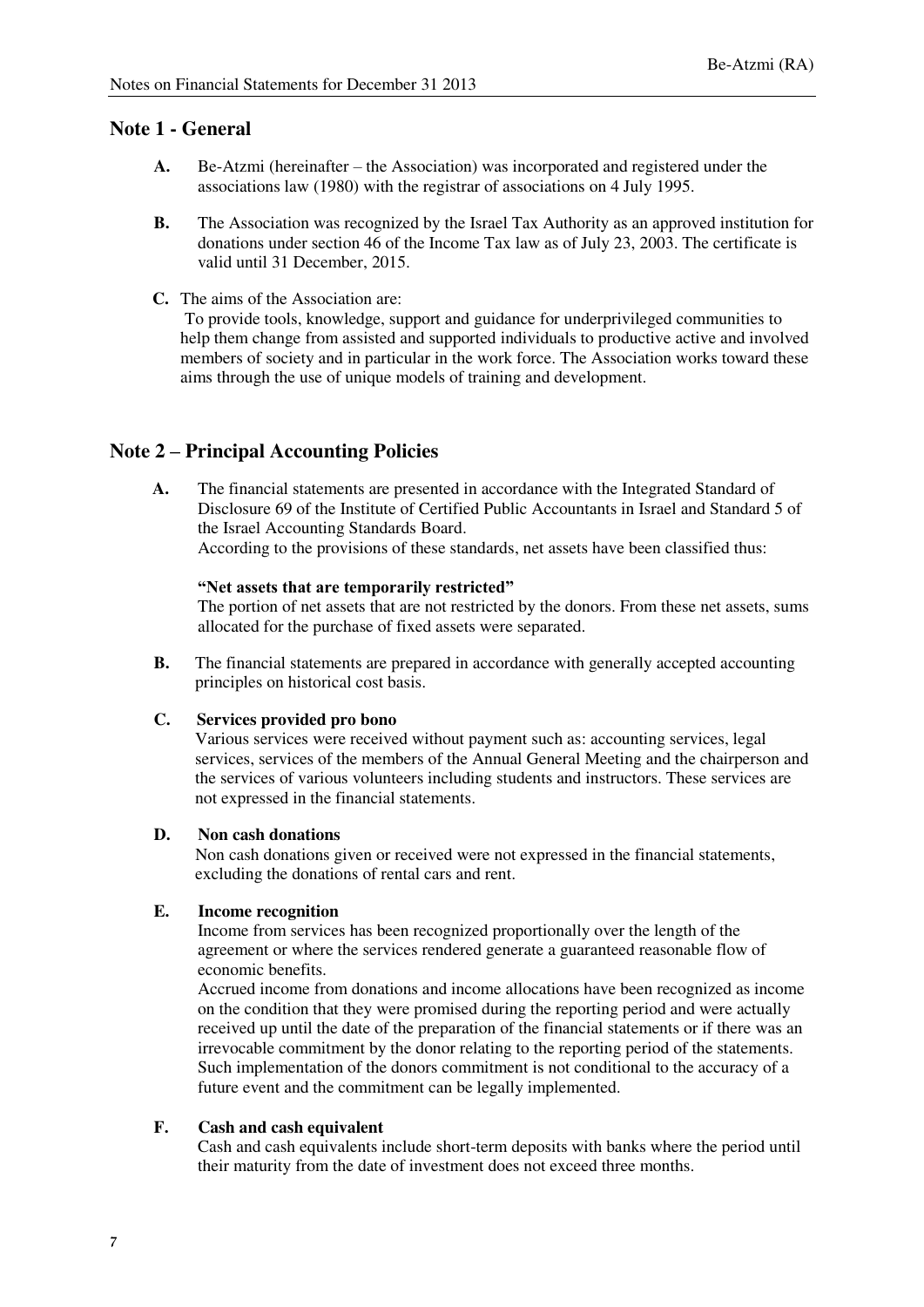## **Note 2 – Main Accounting Policies (continued)**

#### **G. Use of estimates**

In the preparation of financial statements in accordance with generally accepted principles, management has needed to make estimates and assumptions that affect the reported amounts of assets and liabilities, contingent assets and liabilities in the financial statements and the amounts of revenues and expenses during the reporting period. It should be emphasized that actual results may differ from these estimates.

### **H. Fixed assets**

- 
- (1) Fixed assets are presented at cost.<br>(2) Improvements and refinements are Improvements and refinements are added to the cost of the assets, where as maintenance and repairs are added to the income statement as they are incurred.
- (3) Depreciation is calculated using the straight line depreciation method based on the estimated useful life of the assets.

Annual depreciation rates are:

 $\frac{9}{6}$ Furniture and office equipment  $\overline{10-6}$ Computers 33

Leasehold improvements are amortized over the lease term where the term does not exceed the economic life of the asset.

**I** Some of the figures presented in the number comparisons were reclassified in order to fit the yearly reports. These reclassifications had no impact on net assets or surplus revenues reported on in the past.

## **Note 3 – Sundry debtors**

|                                                 |                                | 31 December                                      |       |  |
|-------------------------------------------------|--------------------------------|--------------------------------------------------|-------|--|
|                                                 | 2013                           |                                                  | 2012  |  |
|                                                 | (ILS)                          |                                                  | (ILS) |  |
| Accrued income<br>Customers<br>Prepaid expenses | 113,197<br>1,027,267<br>24,555 | 314,524<br>1,822,328<br>$\overline{\phantom{a}}$ |       |  |
|                                                 | 1,165,019                      | 2,136,852                                        |       |  |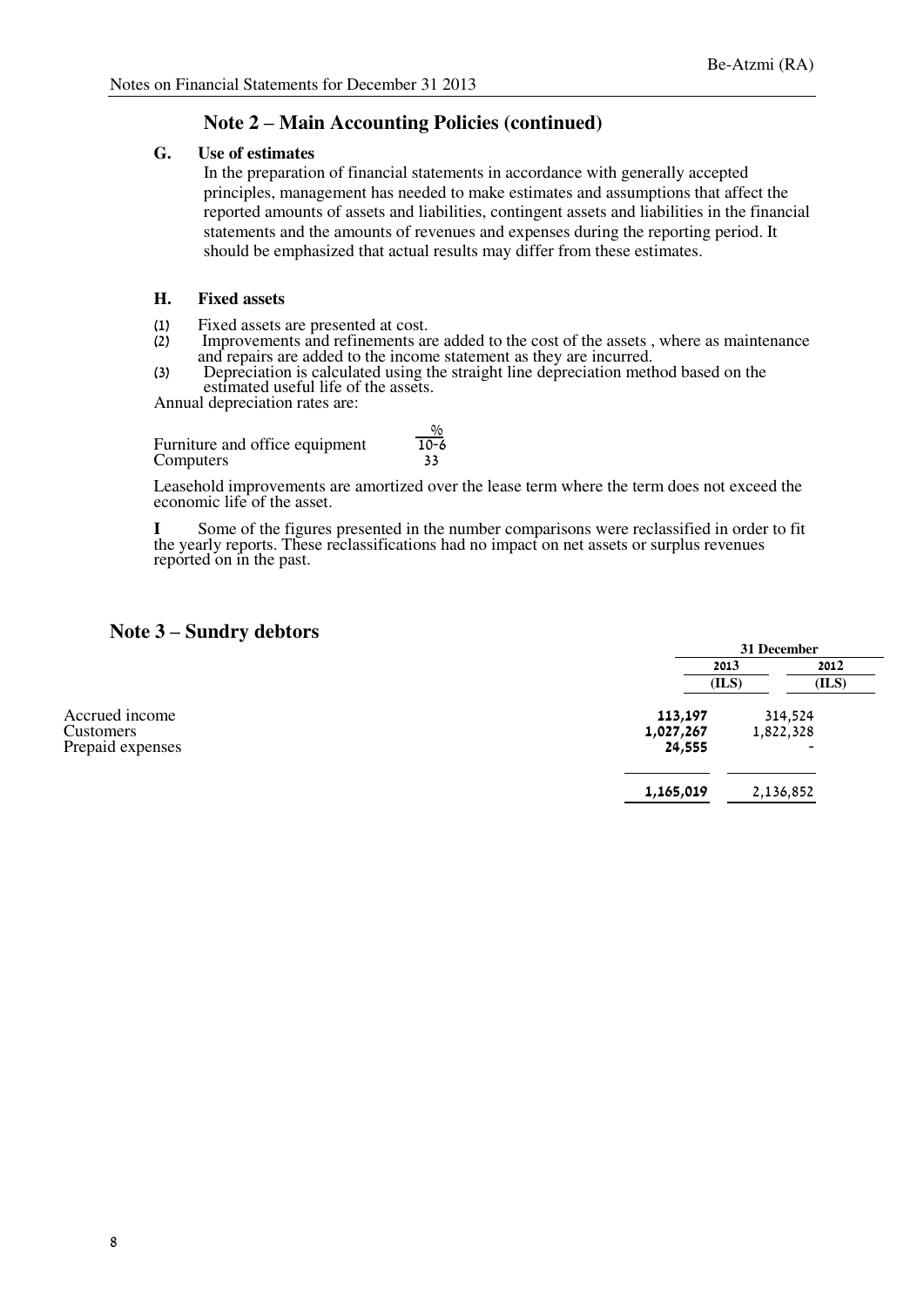### **Note 4 – Fixed assets and other, net**

|                                                                  | Computer<br><b>Software</b> | <b>Computers</b>  | <b>Office</b><br>equipment &<br>furniture | <b>Renovations</b><br>to rental<br>property | <b>Total</b>       |
|------------------------------------------------------------------|-----------------------------|-------------------|-------------------------------------------|---------------------------------------------|--------------------|
|                                                                  | (ILS)                       | (ILS)             | (ILS)                                     | ILS)                                        | (ILS)              |
| Cost<br>As of Jan 1 2012<br>Additions                            | 120,459                     | 446,640<br>6, 441 | 32,473<br>1,990                           | 33,955                                      | 513,068<br>128,890 |
| As of Dec 31 2012                                                | 120,459                     | 453,081           | 34,463                                    | 33,955                                      | 641,958            |
| <b>Additions</b>                                                 |                             | 28,591            |                                           |                                             | 28,591             |
| As of Dec 31 2013                                                | 120,459                     | 481,672           | 34,463                                    | 33,955                                      | 670,549            |
| <b>Accumulated depreciation</b><br>As of Jan 1 2012<br>Additions | 16,663                      | 412.702<br>30,150 | 14,049<br>2,778                           | 13,060<br>3,453                             | 439,811<br>53,044  |
| As of Dec 31 2012                                                | 16,663                      | 442,852           | 16,827                                    | 16,513                                      | 492,855            |
| <b>Additions</b>                                                 | 39,751                      | 9,387             | 2,808                                     | 3,453                                       | 55,399             |
| As of Dec 31 2013                                                | 56,414                      | 452,239           | 19,635                                    | 19,966                                      | 548,254            |
| <b>Amortized cost Dec 31</b><br>2013                             | 64,045                      | 29,433            | 14,828                                    | 13,989                                      | 122,295            |
| Amortized cost Dec 31<br>2012                                    | 103,796                     | 10,229            | 17,636                                    | 17,442                                      | 149,103            |

## **Note 5 – Accounts Payable & Credit Balances**

|                                                 |           | December 31 |       |  |
|-------------------------------------------------|-----------|-------------|-------|--|
|                                                 |           | 2013        | 2012  |  |
|                                                 |           | (ILS)       | (ILS) |  |
| Liabilities to employees and others for payroll | 1,426,888 | 912,675     |       |  |
| Accrued expenses                                | 11,907    | 29.580      |       |  |
| Institutions                                    | 153,342   | 105.677     |       |  |
| <b>Customer Advances</b>                        | 191,260   |             |       |  |
|                                                 | 1,783,397 | 1,047,932   |       |  |

### **Note 6 – Employer – employee liabilities for employment termination, net**

The employment termination liability of the Association is calculated according to Israeli law regarding severance pay. Since March 2010, payments to pension funds and insurance companies exempt the Association from liability to employees in accordance with Article 14 of the severance pay law; employees at that time signed confirmation of notification of this. Amounts accumulated in the pension funds and with insurance companies from that time are not under the control or management of the Association, and accordingly these amounts and any liability for severance pay are not shown in the balance sheet.

Net provision for severance pay in the balance sheet represents the balance of the organization's commitment to its employees for the period prior to March 2010 that was not covered by deposits to insurance policies.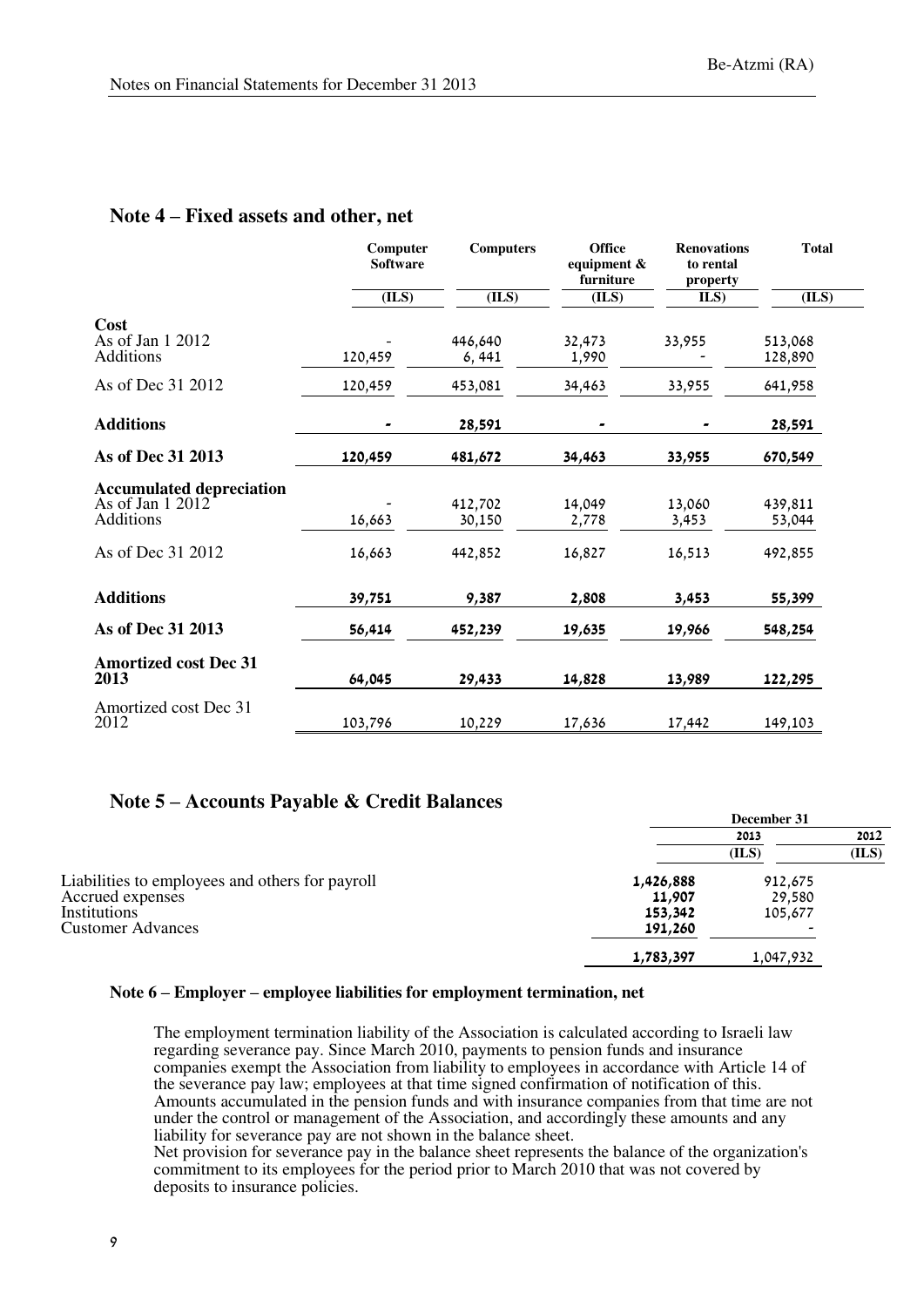|                                                                       | <b>Year Ending December 31</b> |            |
|-----------------------------------------------------------------------|--------------------------------|------------|
|                                                                       | 2013                           | 2012       |
|                                                                       | (ILS)                          | (ILS)      |
| Income:                                                               |                                |            |
| Projects                                                              | 14,664,060                     | 10,503,017 |
| Grants & donations $(A)$                                              | 3,675,252                      | 3,788,851  |
| Release of donations from net assets that were temporarily restricted | 290,024                        | 200,251    |
|                                                                       | 18,629,336                     | 14,492,119 |
| Including these donations:                                            |                                |            |
| The Jewish Agency for Israel                                          | 104,464                        | 175,977    |
| The Edmond J. Safra Foundation                                        | 122,500                        | 140,840    |
| <b>Bank Hapoalim</b>                                                  | 250,000                        | 300,000    |
| New Kopel                                                             | 27,712                         | 27,086     |
| U. J. A. Canada                                                       |                                | 214,818    |
| The Strauss Group                                                     |                                | 125,000    |
| Amutat "Matan – Investing in the Community"                           | 33,650                         | 40,000     |
| Keren Hayesod                                                         | 187,120                        | 242,345    |
| Shibolet & Co. Advocates and Notaries                                 | 30,000                         | 30,000     |
| Income from Annual Fundraiser Event                                   |                                | 368,000    |
| C.A. & I.O.                                                           |                                | 6,907      |
| <b>Ted Arison Family Foundation</b>                                   | 2,200,877                      | 1,638,543  |
| <b>Bezek</b>                                                          | 125,000                        | 125,000    |
| Investment Feasibility Ltd.                                           | 40,424                         | 94,167     |
| Estate Committee - Ministry of Absorption                             |                                | 45,000     |
| U-Bank                                                                | 6,000                          | 10,000     |
| <b>Brack Capital</b>                                                  | 20,000                         | 18,000     |
| Conference: 5 Years of the 'Mafteach' Program                         |                                | 40,000     |
| <b>ACCENTURE</b>                                                      | 142,300                        | 156,360    |
| <b>Buxenbaum Neta Foundation</b>                                      |                                | 100,000    |
| Adama                                                                 | 20,000                         |            |
| Altshuler Shaham - Trust Fund Management                              | 18,000                         |            |
| Peretz Naftali Fund                                                   | 20,000                         |            |
| Arie and Tzipi Klakstein                                              | 10,000                         |            |
| Kassierer Fund                                                        | 100,000                        |            |
| Bazan - Oil Refineries                                                | 10,000                         |            |
| Miscellaneous                                                         | 207,205                        | 91,059     |
|                                                                       | 3,675,252                      | 3,989,102  |

#### **Note 7 – Turnover from Activities**

(B) Among the donations included in the cash flow from activities, there are donations which were promised, but not yet received by the date on the balance sheet. The total of the above donations and the date they are expected to be received are as follows:

|                          | 2013    | 2012    |
|--------------------------|---------|---------|
|                          | ALS     | (ILS)   |
| Income to be<br>received | 113,197 | 314,524 |